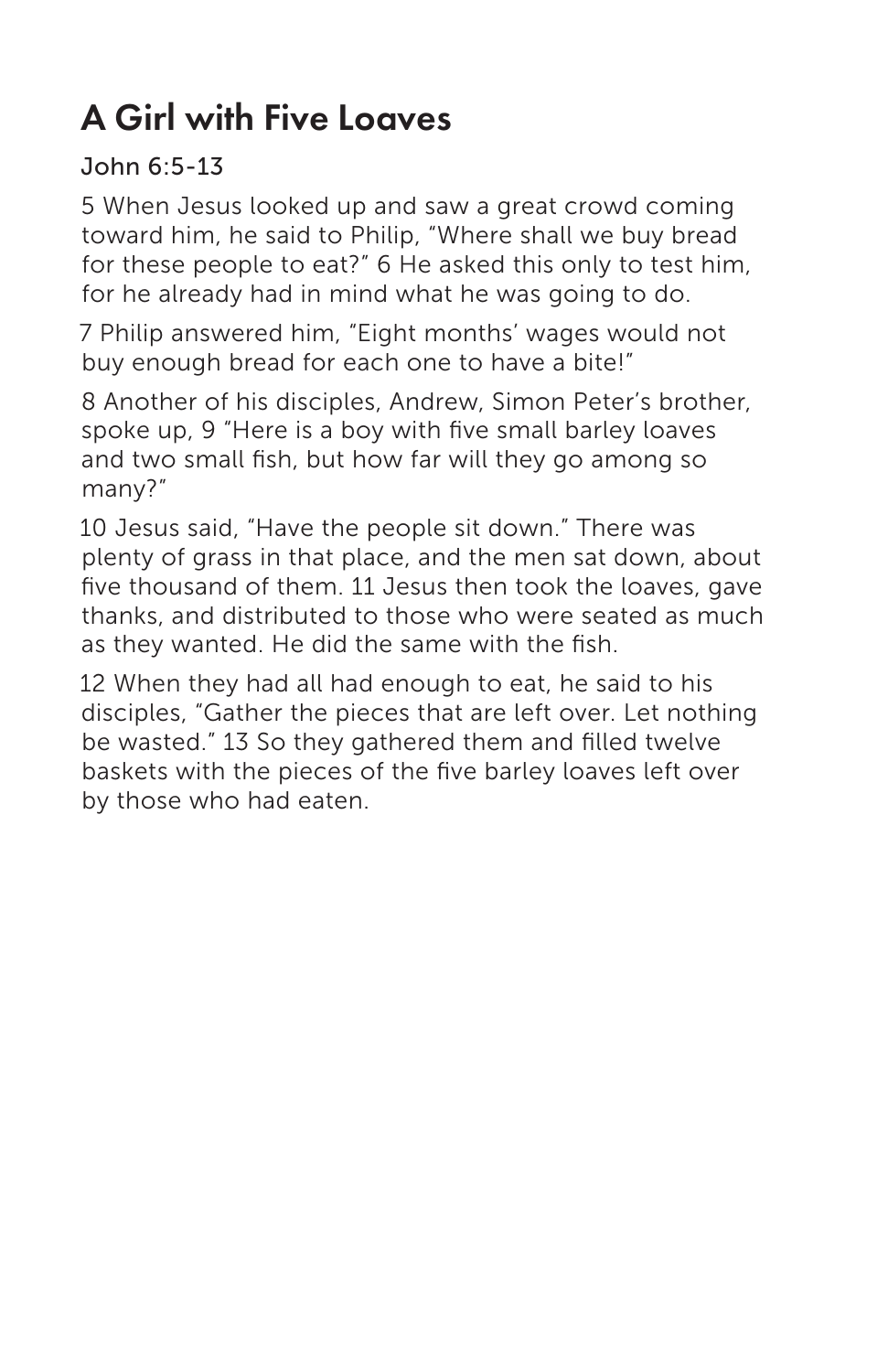## Message notes:

| God is never without a |  | to problems. |
|------------------------|--|--------------|
|------------------------|--|--------------|

Teach your children from a young age how to be

| What limits God the most is our ________________________ |
|----------------------------------------------------------|
| God choses to work through us in _____________________   |
| Nobody is near as generous as ___________________        |
| You can't out-give God. Give _____________________       |
|                                                          |
| <b>Additional notes:</b>                                 |
|                                                          |
|                                                          |
|                                                          |
|                                                          |
|                                                          |
|                                                          |
|                                                          |
|                                                          |
|                                                          |
|                                                          |
|                                                          |
|                                                          |
|                                                          |